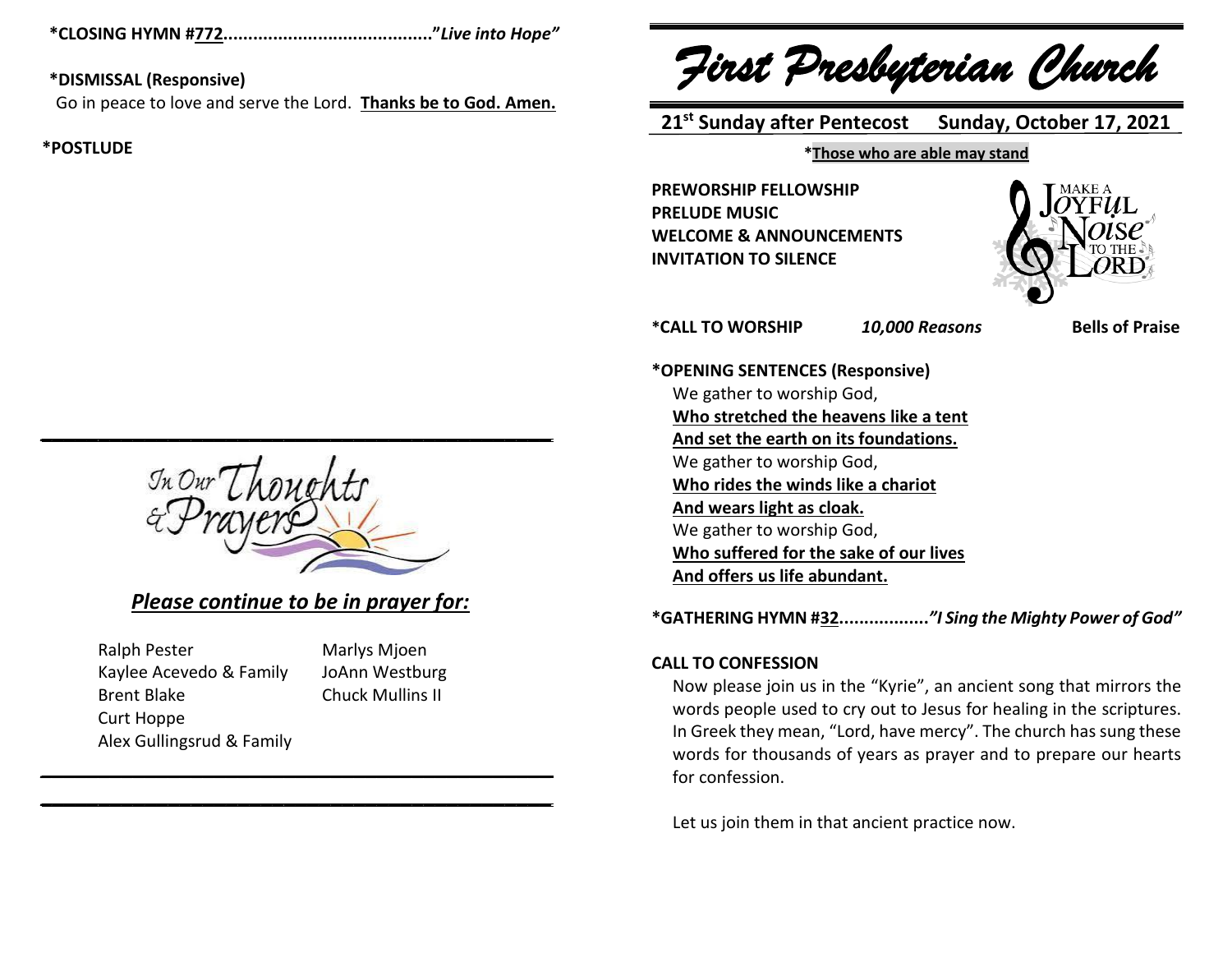# **KYRIE**

*Kyrie Eleison (Lord have mercy) Kyrie Eleison Christe Eleison (Christ have mercy) Christe Eleison Kyrie Eleison (Lord have mercy) Kyrie Eleison*

# **CONFESSION OF NEED (Unison)**

**Jesus Christ, you have taught us That whoever wishes to become great must be a servant. And whoever seeks to be first must be last and servant to all. Still, Lord, we are like James and John, Seeking seats of glory. We organize our lives around ladders to climb, Not realizing that we are forgetting love, peace, and justice For those you love along the way. Forgive us, O Christ, and teach us to follow in your way, You came not be served, but to serve. Please, help us do the same even when we do not feel like it.**

# **KYRIE**

| Kyrie Eleison (Lord have mercy)     | <b>Kyrie Eleison</b>   |
|-------------------------------------|------------------------|
| Christe Eleison (Christ have mercy) | <b>Christe Eleison</b> |
| Kyrie Eleison (Lord have mercy)     | <b>Kyrie Eleison</b>   |

# **SILENT FOR CONFESSION AND RESTING IN GOD'S GRACE**

# **DECLARATION OF GRACE (Responsive)**

Friends, hear the good news: Life is good; the past is over and gone; the future is open. In Jesus Christ, we are free to live in love, in forgiveness, and in the newness of life. **Thanks be to God! Amen!**

**\*RESPONSE HYMN #59** *.................."The Steadfast Love of the Lord"*

# **\*SHARING THE PEACE OF CHRIST**

The Peace of Christ be with you! **And Also, with you!** Let us share a sign of God's peace with one another.



# **PRAYER FOR ILLUMINATION (a poem/Prayer by Ted Loder's "Gorillas of Grace")**

Now, O Lord, Calm me into a quietness That heals And listens, And molds my longings And passions, My wounds And wonderings Into a more holy And human shape That can hear the whisper of Your Still Small Voice. **Amen**

# **SCRIPTURE**

- **FIRST READING ............................................... Isaiah 53:4-12 (pg 758)** *Leader: The Word of the Lord.* **People: Thanks be to God!**
- **SECOND READING............................................Mark 10:35-45 (pg 47)** *Leader: The Word of the Lord.* **People: Praise to You, O Christ**

**SERMON** *Rev. Greg Isaacson*

# **SILENCE FOR REFLECTION**

**\*HYMN OF THE DAY #716 .......***"God, Whose Giving Knows No Ending"*

# **PRAYERS OF THE PEOPLE**

L: Lord in your Mercy. *C: Hear our prayer*

**THE LORD'S PRAYER** *(forgive us our "sins")*

# **\*BLESSING AND CHARGE (Responsive)**

Beloved children of God receive the gift of the Holy Spirit, the grace of Jesus Christ, and the blessing of the Lord forever. **Alleluia! Amen.**